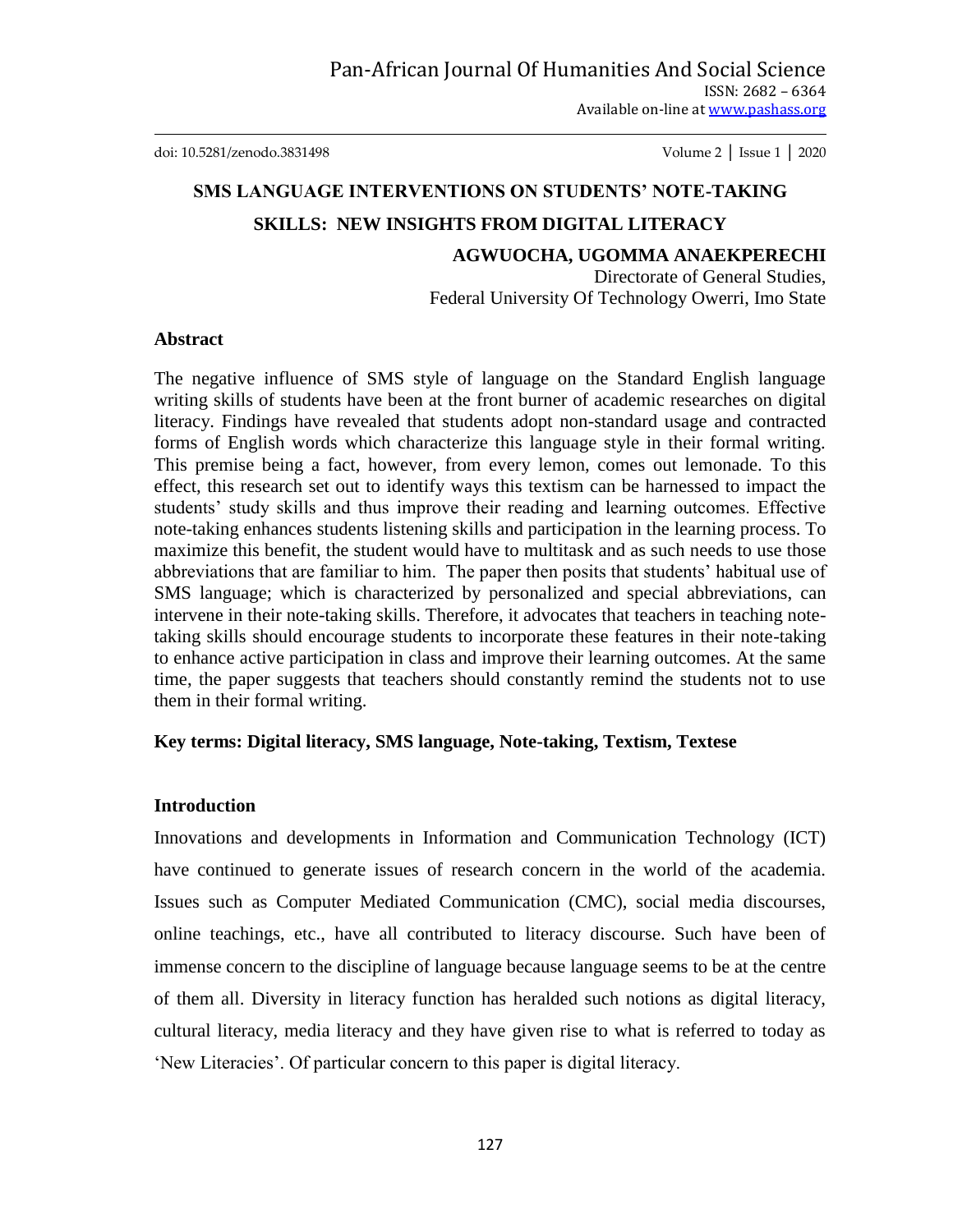Digital literacy according to Hague and Payton (2011.21) refer to "the skills, knowledge and understanding that enable critical, creative, discerning and safe practices with digital technologies in all areas of life"*.* For Njemanze (2014.41) digital literacy is "largely concerned with the production and consumption of verbal and symbolic (written) aspect of screen-based texts". The above definitions in summary make reference to the fact that digital literacy refers to knowledge of the use of digital technologies such as mobile phones and computers to carry out verbal, signs and written communication. As a matter of fact, this can be a working definition for this paper. This working definition draws its support from merchant (2007.121) who defined digital literacy as the "study of written or symbolic representation that is mediated by new technology"*.* It also important to point here that digital literacy has gone beyond being able to operate a computer or any other digital/technological tools. It has being made functional. It is about effective communication. It is about communicative competence. Just as Hague and Payton would say, digital literacy is "about collaborating, staying safe, cultural and social awareness and understanding, communicating effectively, being creative", (2011.21) To further elucidate the concept of digital literacy, the above authors listed these components of digital literacy in a diagram which this paper takes to be vital to its argument. They include: functional skills, creativity, critical thinking, and evaluation, cultural and social understanding, and the ability to find and select information, effective communication, esafety and collaboration.

Digital literacy will continue to generate sound academic discourses because the evolution of ICT has permeated virtually every aspect of human existence. Atkins (2018) would say that "many aspects of living and working now involve the use of technology and this trend will continue to grow". Njemanze (2014.42) also stated that "with these digital tools, there is a broader range of social situations which has increased the capacity of individuals to rebuild the communication styles within their environment". She also opined that "this has further created new possibilities and innovations for new autonomy and identities". From Njemanze's perspective, this paper ascribes SMS language, textual language and 'textisms' to these new possibilities, innovation as well as autonomy. As a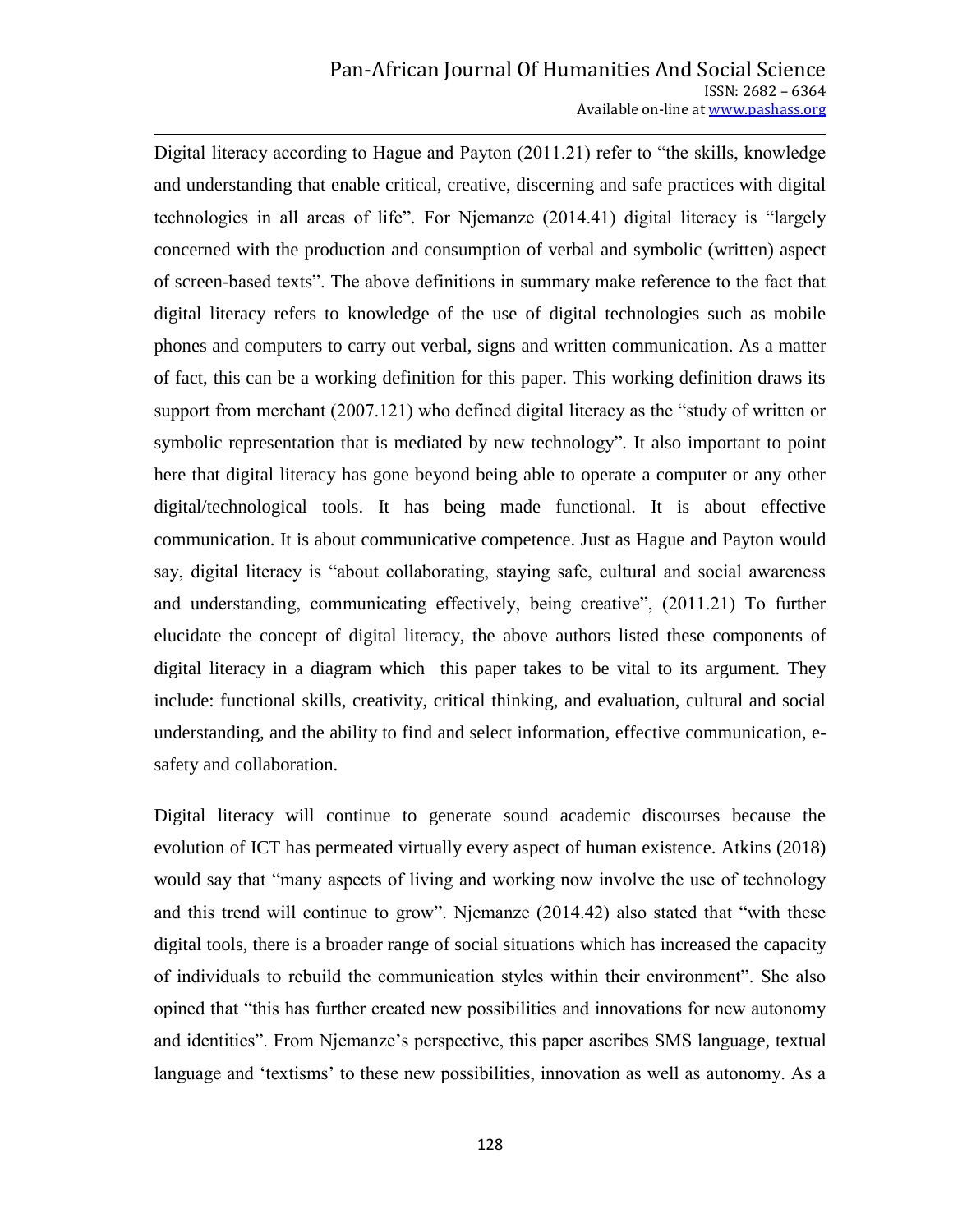matter of fact, the concern of this paper is on the influence of SMS language on literacy skills, and essentially on the English language skills.

With the evolution of these digital technologies, concerns have been raised about their influence on literacy skills, Standard English language skills to be precise. Text Message, Short Message Service (SMS) and "textisms" are the most popular means of written communication using mobile phones. Zahid & Mahmood (2013) defined text message/texting as "the procedure of transferring short messages generally 160 lettering from a cellular phone"(2). For this study SMS will be defined as a means of communication that is mostly characterized by abbreviations, symbols and emoticons, and non-standard forms of language through which information is disseminated amongst participants using mobile phones. The use of SMS has given rise to these new identities which have characterized language use. It has invented specific register as well as style in the English Language which sometimes are in disagreement with the standard usage. Chantal, Dijk, Merel, Witteloostuijn and Elma (2016)confirmed that when sending text messages on their mobile phones to friends, children often use a special type of register called textese which allow the omission of words and the use of "textisms" – non-standard written language such as '4ever' (forever). These authors captured this in their definition of "textisms" which they posit are "variants of language use such as the use of abbreviated words as well as non-standard forms of words*"*. (Crystal 2008; Plester & Wood, 2009). All these have contributed in no small way to academic researches on digital literacy from the language point of view.

One vital point to bring out here is that while researchers are exposing the infiltration of these abbreviations and non-standard forms on the English Language, it is also good to examine the prospects in the students' mastery of these forms. To this effect, the use of these abbreviations brings to the fore their usefulness in note-taking. Given that for every academic activity, students are required to take notes, therefore, Akere (1993:4) advocates the "use of abbreviations in notes e.g. common ones, specialized ones and even personal abbreviations that are consistent and easily understood by you". SMS language is characterized by these personalized abbreviations, specialized ones, which are peculiar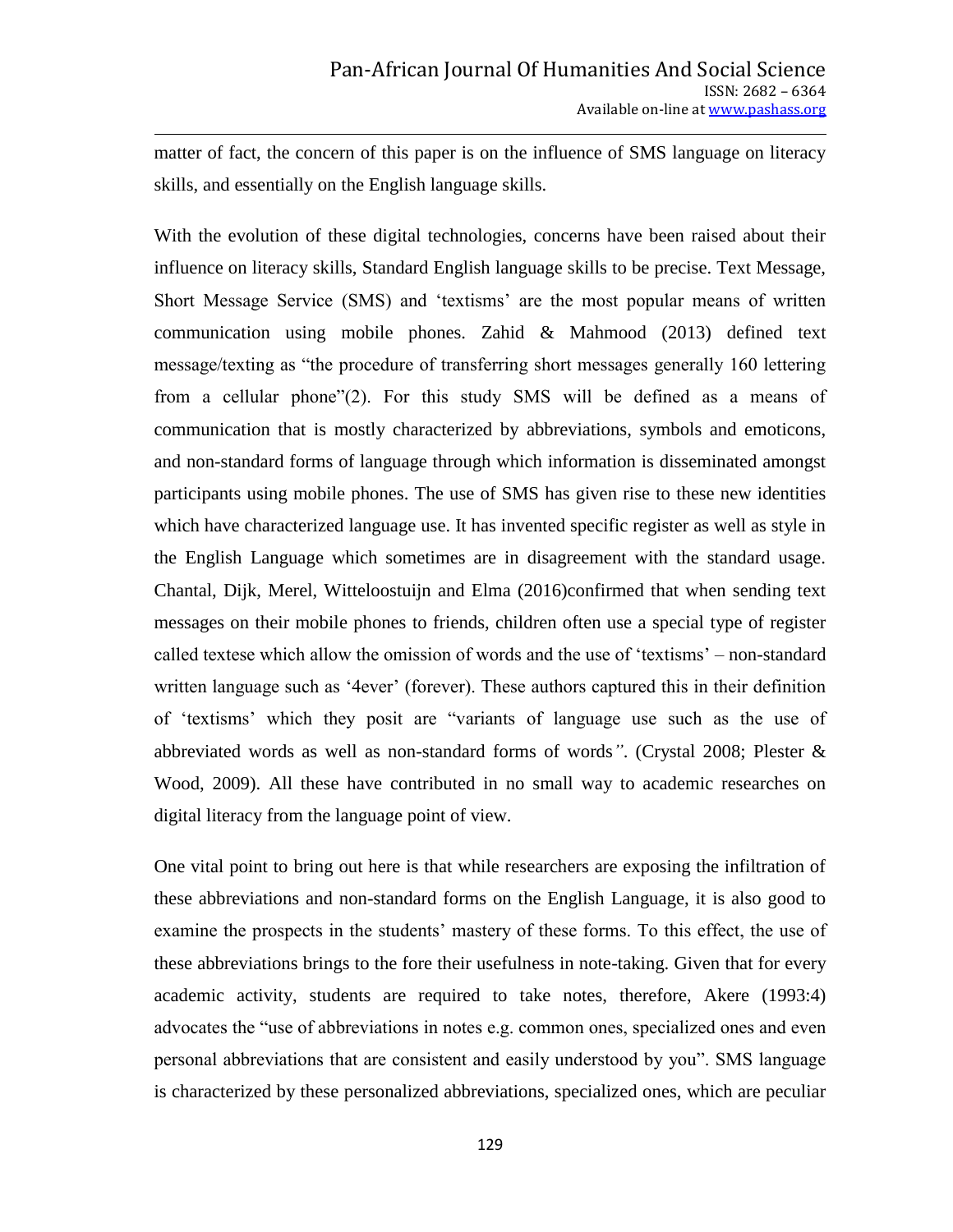to text messaging. This means that students can use some of these SMS language to improve on their note taking skills.

Quite a good number of researches have been done to emphasize the importance of effective note-taking while listening to a lecture. They all explored the various benefits of it to academic learning which will be explored in the course of this paper. A good number of empirical studies have also been done to emphasize the negative influence of SMS usage on standard language forms. However fewer researches have looked the possibility of SMS language impacting positively on the skills of note- taking by students.

It is a common saying that when life throws you a lemon, you should make lemonade out of it. Digital literacy through SMS language has indeed thrown many lemons to Standard English language in the form of non-standard use of abbreviations. It is possible that teachers of the language can make lemonade out of this by encouraging students to harness such in their note-taking. The act of taking notes during a lecture may not be an easy task for a student because he struggles to understand the teacher and takes note at the same time. It means he would need to multi-task, that is, listen and write at the same time. The use of SMS language becomes very helpful at this time point. The significance of this study lies in the fact that students would be able to keep up with the pace of teaching if they are encouraged to use these familiar symbols in taking their notes. More so, when they expand these abbreviations during note making, they reinforce their learning through reading. It is also significant because it would re-direct research lights on new ways of viewing the notion of SMS language.

Therefore, the purpose of this paper is to examine the connection between note-taking, reading and digital literacy. The main objective of this study is to advocate that teachers of higher institution should encourage the students" note-taking skills using SMS language features.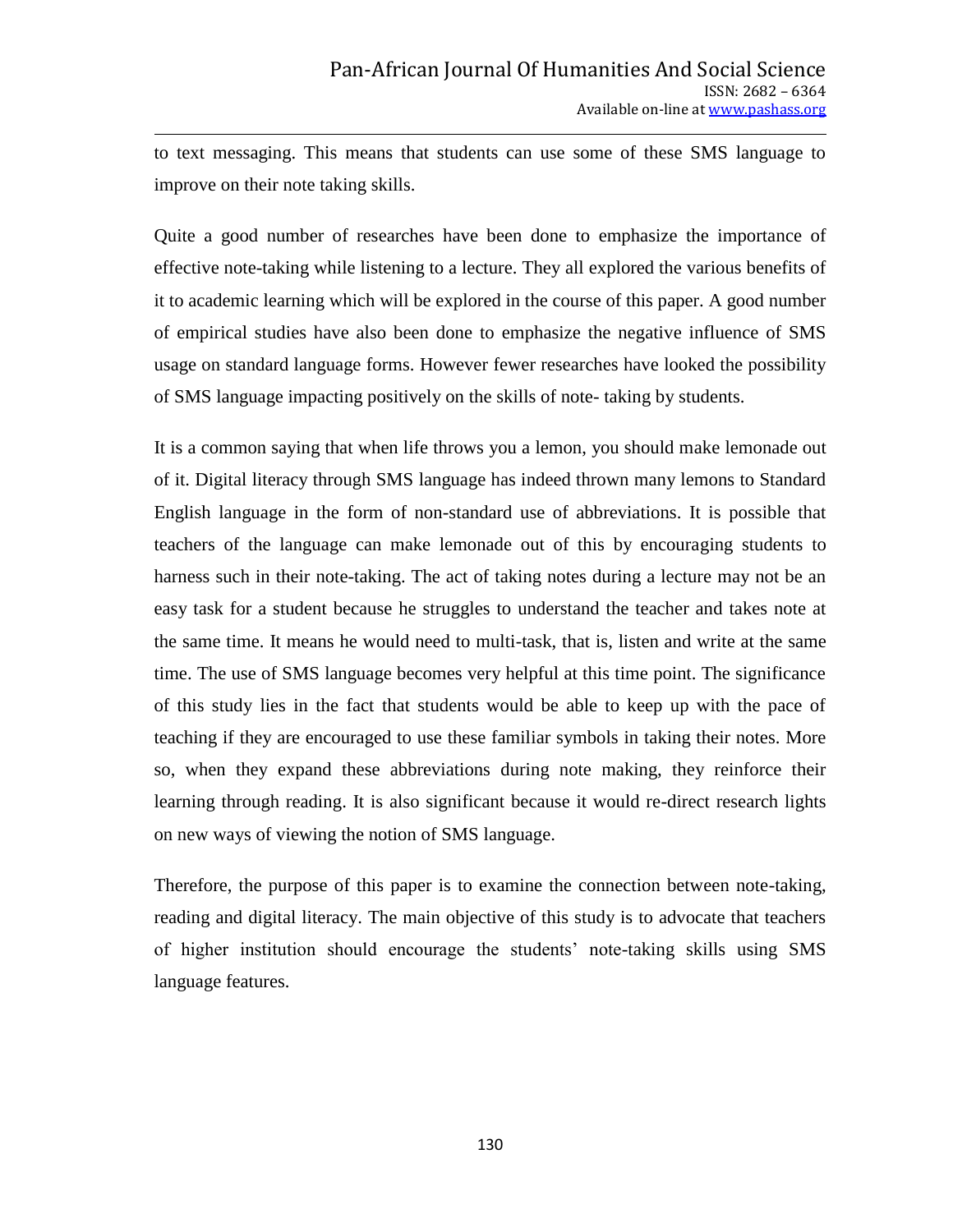# **Theoretical Perspectives**

The concept of Literacy has transcended its traditional notion to include the understanding and effective use of information, media and technology (Stephen. S. Spengler, 2015). The nature of SMS language which has emerged as a  $21<sup>st</sup>$  of century style of coded language used in its written communication led to the development of new theoretical perspectives and concepts. It has heralded changes which should be accommodated. In response to this, the perspective of this research will be anchored on the New Media Consortium (2005.13) concept of Five Strategic Priorities for creating change to enable  $21<sup>st</sup>$  Century literacies to thrive, they include:

- develop a strategic research agenda.
- raise awareness and visibility of the fields.
- make tools for creating and experiencing new media broadly available.
- empower teachers with  $21<sup>st</sup>$  century literacy skills.
- work as a community.

The first and second of the above strategic approaches to change are the theoretical concepts that will guide this research.

In addition, this research would also draw its strength from the Activity Theory. Njemanze (2014.42) quoting Geisler and Slattery defined Activity theory as a "conceptual system that conceives human behavior as goal driven and mediated by artifacts*"*. Amongst its basic principles, the following would become the research lens here

- a. Human Behaviour is goal oriented- that is, people engage in activities in other to achieve their target goals.
- b. Human Behaviour develops over-time-activities change overtime; they develop and change with the environment.

The insights in the above principles of activity theory explain the argument in this research. The activity of SMS language (may) also develop into note-taking language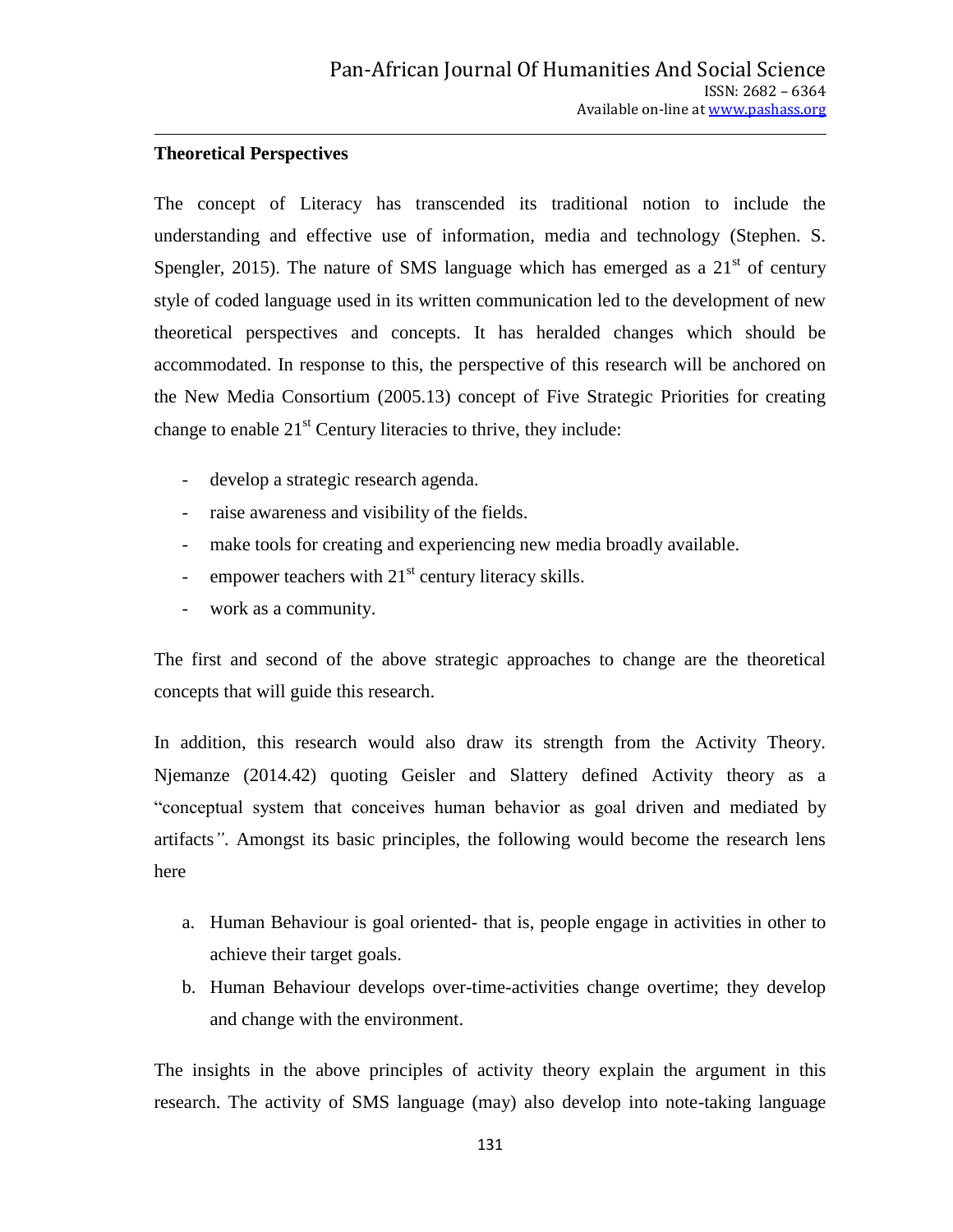which over time, the students may become so much aware of it that they would know when and when not to use them –human behavior changing and developing over time.

#### **Review of Concepts**

For proper conceptualization and contextualization, the basic concepts in the paper such as note-taking, note-taking skills and SMS language shall be reviewed.

**SMS Language:** The 21<sup>st</sup> century is pragmatically synonymous with the information age because it is an age that witnessed revolution in computers. This revolution made communication and information dissemination with minimal constraint possible(Tanjong, 2006). The students of tertiary institutions are not left out in this revolution. They use mobile phones for communication through SMS/ text messages. It offers them the opportunity to relate with family and friends within and beyond reach (Haggan, 2007). As a matter of fact, students always engage in this activity every time and everywhere. Some students even send SMS in the class. (Tindell & Bohlander,2012).In their work, Lewis & Fabos (2005) are of the view that instant messaging was used by 70% of students from age12-17, replacing E-mailas the most commonly used form of computer communication. In addition to the above authors" statement, this trend has also permeated the university system where the age bracket is beyond seventeen. Texting has become a habit amongst students (Lin and Tong, 2007). It has also been used by them to socialize (Campbell & Kwak, 2010) and to do silent communication (Katz & Aakhus, 2002). The SMS style of language is also being used as a form of exclusion especially amongst teenagers who use specialized SMS language/ codes to exclude their parents from monitoring the content of their conversation.

Crystal (2008) posits that texting has added a new dimension to language use. To facilitate speed of response to messages as well as make use of the little provided space, students device their own language style in texting. Rosen, Lim, Carrier and Cheever (2011) are also of the opinion that students abbreviate through the dropping of letters and combination of letters with symbols because they need to maximize the space provided for them. Some of these contracted forms of SMS language include: D (the), U (you), B4 (before), L8r (later), Lv or Luv (love), Ur (your), Approx (approximate), Lib (library),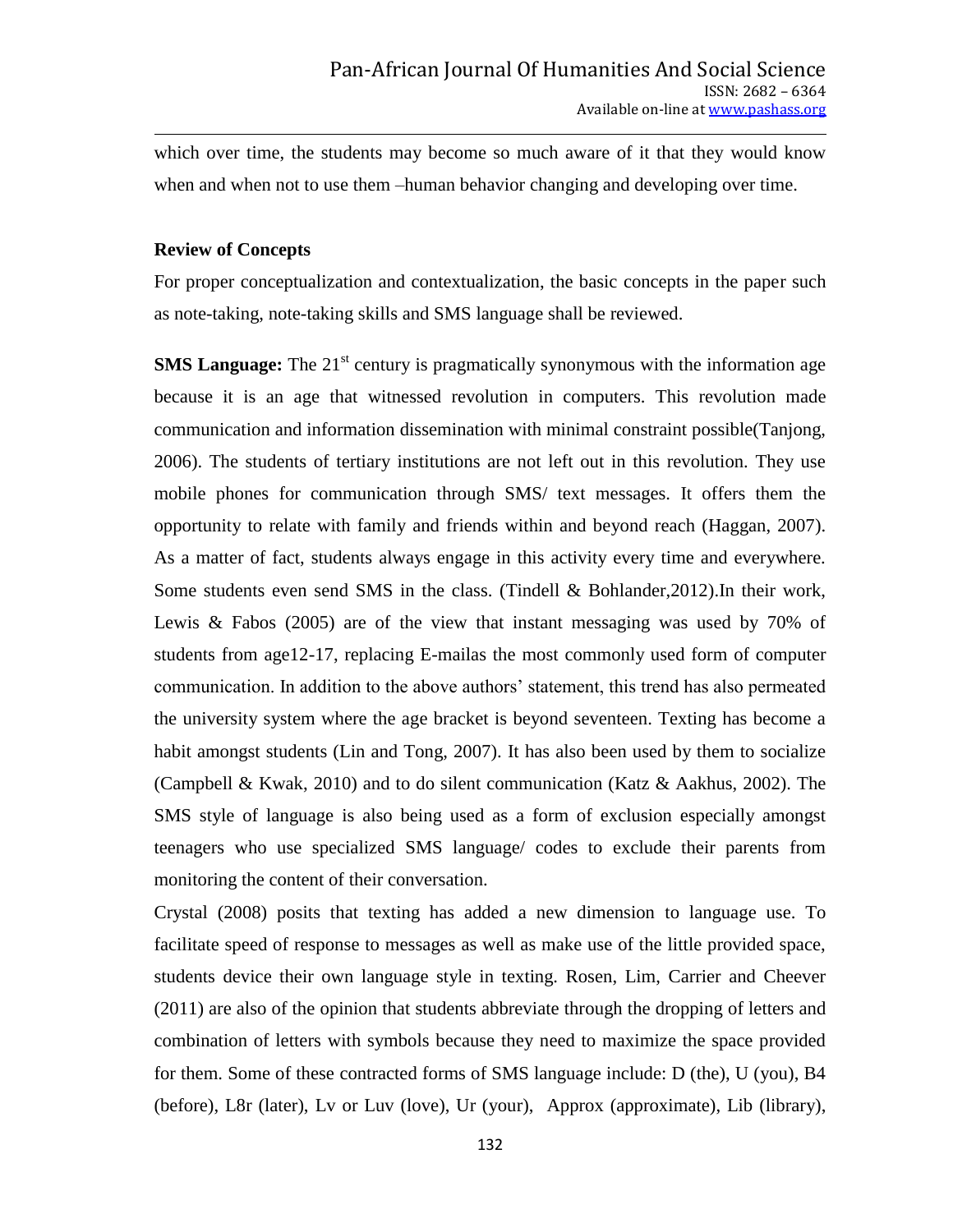ASAP (as soon as possible), R (are), 2 (to), Y (why), Btw (between or by the way), Blc or Bcoz (because), Lol (laughing out loud), N/A (not applicable or not available), OTOH (on the other hand), POV (point of view), TBC (to be continued or to be confirmed), TQ or 10Q (thank you), 2moro( tomorrow), 2nite (tonight), BTAM (be that as it may), GR8 (great), KPC (keeping parents clueless), P911 ( parent alert),PAL (parents are listening), PAW or 9 (parents are watching), LOL (laughing out loud or lots of laughter), RU (are you), XOXOXOX (hugs, kisses), AAF(as a matter of fact), AAR (at any rate), ABT (about), ACK (acknowledge), ADDY (address), APP (application or appreciate), ATM ( at the moment), BB (big brother), BDAY (birthday), BF/BFF ( best friend/best friend forever), CIAO (good bye), ENOF or ENUF (enough), etc. It is worthy to note that it is characteristic to write these abbreviations/SMS language in the uppercase, More so, in defense of SMS language, Crystal  $(2008)$  still has it that texting as a  $21<sup>st</sup>$  century phenomenon is characterized by its distinct graphology that is rich in shortened forms and deviant spelling. These forms make the language use to be distinct. Just like every other register in English language, they belong to the one called "textese". There are even compiled list of them and their interpretation for easy access and, such can also serve as the dictionary of SMS language or textese.

Furthermore, Craig (2003) discovered meta-linguistics as part of the gains of SMS language/texting. Meta-linguistics accounts for the skill of understanding language and culture. Craig therefore observed that when students subconsciously use SMS language in form of slang and phonetic replacements, they increase their knowledge of metalinguistics. Njemanze (2012:20) in her research discovered that "the use of SMS language is more convenient, cheap and allows for creativity". It is used for quick responses to communications.

This paper also points out researches that have explored the negative influence of SMS language on their standard usage of English Language. For instance Data integrated from research by Rafi (2009) demonstrated the infiltration of orthographic and syntactic regulations especially with particular reference to phonics. Examples include the use of "4" for four & for "bc" & "bcz" for because e.t.c. In addition Koross and Kipkenda (2016:10) did a survey study of the impact of SMS texting style of communication on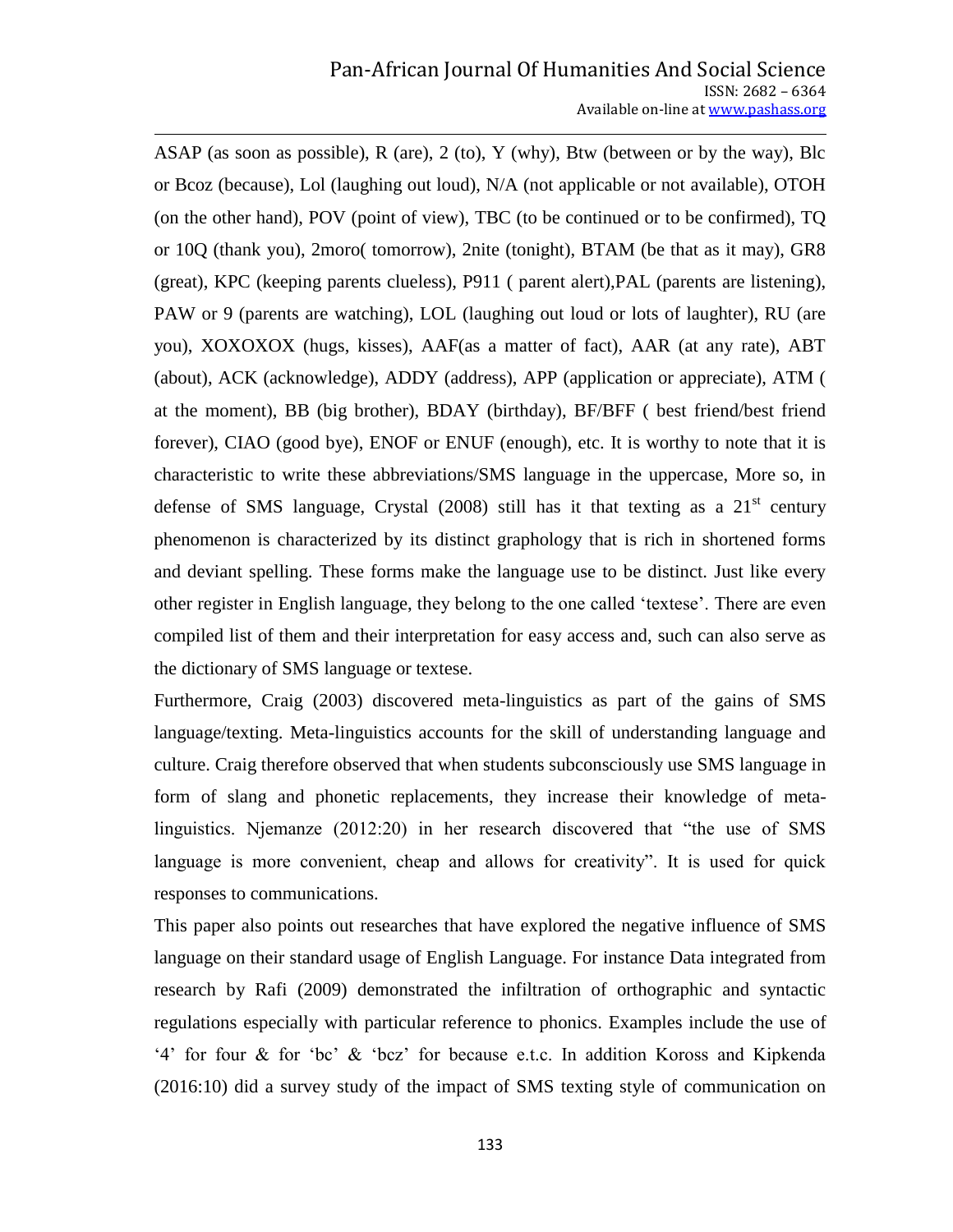Kenya University Students. They discovered that 'Kenyan'(sic) University students who are used to condensing their text messages will also apply this condensing to their written assignment.

Academic debates for and against SMS language have heralded three schools of thought. Just like the proverbial three blind men who described the elephants from the particular side each touched, each of these schools have their views. These distinct views are based on their research findings. As recorded by Lima (2002), the first school is of the research finding that students tend to sacrifice the essential mechanics of writing such as grammar, punctuation, capitalization, on the altar of the quest for concision, brevity and economy. Another school of thought with Crystal, (2018) at the fore front does not believe in the first school, rather, to them, "text messaging does not really pose a threat as many fear it does. The more students write, the more they improve upon their writing skills. Therefore, its increased use rather enhances the literacy of the user, especially the youth instead of harming it".

However, the third school of thought do not see any negative or positive effect in it, rather, they said the problem is only on its misuse whose negative impact can be seen on the writing skills of the students. This third school seems to indirectly corroborate the stand of the first school. In as much as this paper is aware of the implications of the use of the non-standard form in the standard writing, however, it wishes to strongly agree with the second school. This school spear-headed by the linguist – David Crystal believes that SMS style of language enhances literacyespecially amongst tertiary education. The frequent use of concise and contracted forms enhances the students' note-taking skill which is essential for their academic learning. It improves their writing speed as they are able to keep up with the lecturers own speed of teaching.

Pialot (2005) has it that the average writing speed of a student is 0.3 to 0.4 words per second, compared to the higher speed of the lecturer which is around 2 to 3 words per second. If this be the case, students need to strategize to keep up with this pace. They need to make use of a lot of abbreviations to achieve this. At this juncture, this paper briefly examines the concept of note-taking.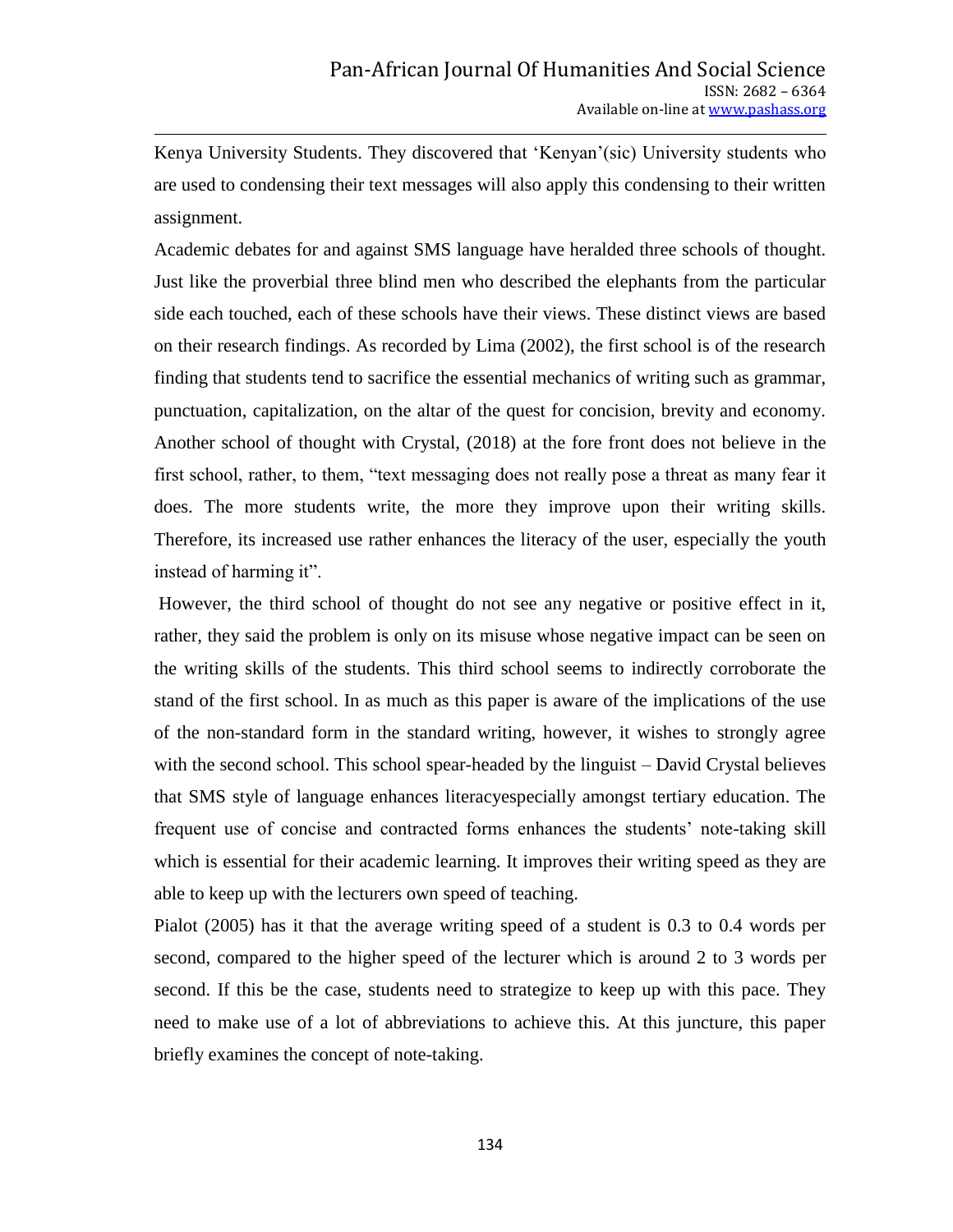#### **Note-Taking:**

Effective note-taking while listening to a lecture is one of the skills for students to acquire in other to attain academic excellence. As a matter of fact, there seems to be a strong academic connection between note-taking, listening, reading and digital literacy. For a student to effectively take notes during lectures, he must engage in active listening. During this process, important points are captured using abbreviations, signs and symbols in other to keep up with the pace of the teaching. Most of these abbreviations are laced with features of SMS language, which is digital literacy.

In addition, the process of taking notes seldom ends there. Often times, it is followed by note making. While note-taking majorly involves writing vital pointsin a listening situation, note making is done in a reading context which includes expanding the jotted notes, just as Nnamani& Ononiwu (2016:51) said that "while N-taking enhances listening concentration, N-making enhances comprehension of what one has read in a textbook". Certainly, notes taken during lectures which are laced with abbreviations can also be expanded during note-making with the aid of textbooks. In a nutshell, a student who has actively listened during a lecture and has taken notes using abbreviations (SMS language)expands the abbreviations in note-making with the help of a textbook (reading). Pialot, et al (2005) views note-taking as a collection of information that is gotten from a single or multiple sources used to maintain memory and aid us to engage our events and activities. A cursory look at this definition reveals the fact that note-taking is analyzed beyond classroom level. It is also used to engage our activities. In other words, our activities ranging from lecture, meetings, conferences, to-do-lists and memos are instances where notes are taking. To buttress the above points, Nnamani & Ononiwu (2016.5) opine that "notes are taken when listening to a lecture, public speech, legal proceedings, a discussion, and reading". This is to say that note-taking goes beyond listening to a lecture. As a matter of fact, it involves taking note even during research for assignments term paper, seminar presentations as well as personal studies. The abbreviations (SMS language) used in note taking are expanded during note making. In carrying out this expansion, students re-enforce their knowledge and use of the standard form of writing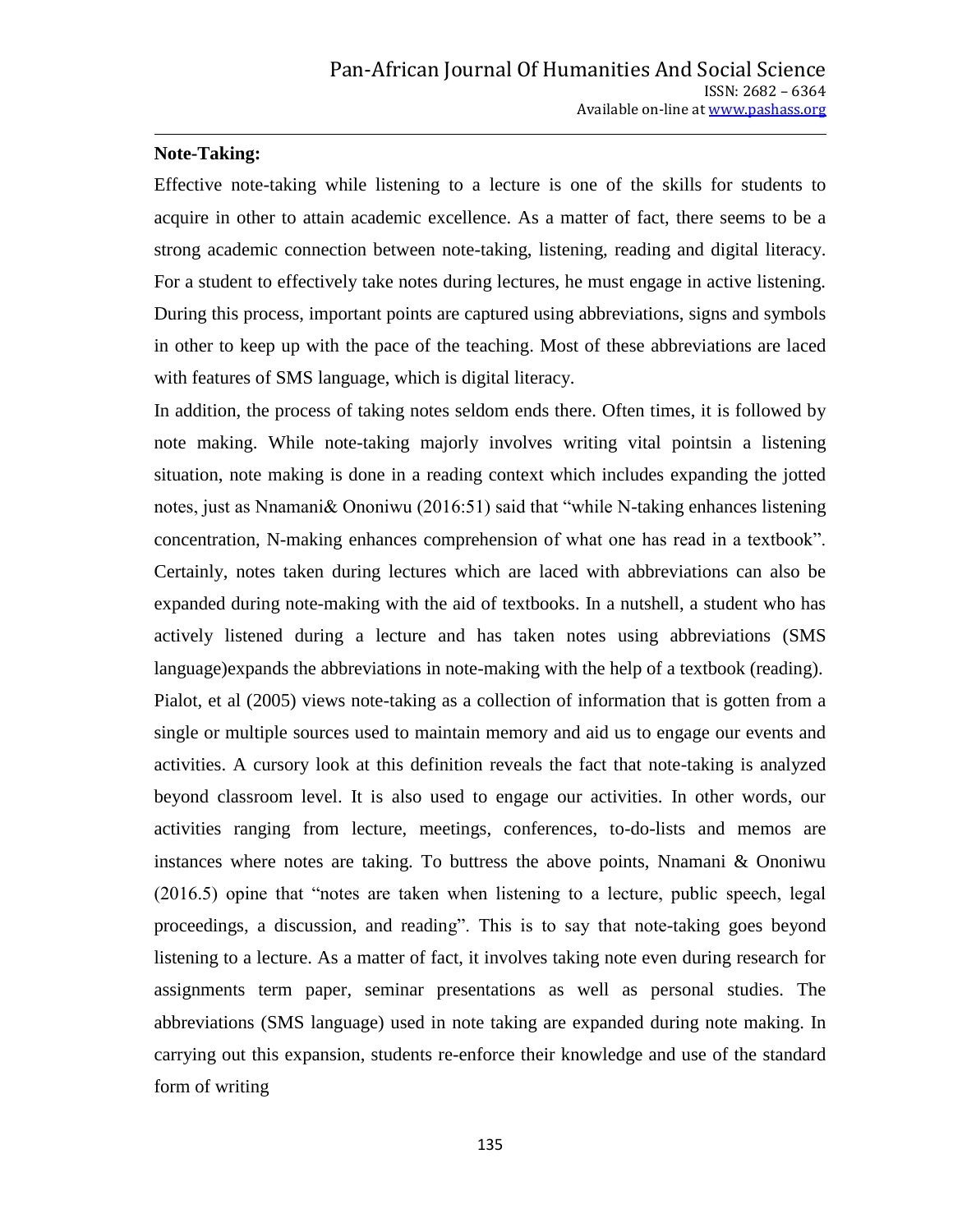Be it notes taken from lectures (Kiewra 2002) or that taken from reading (Rahmani & Sadeghi, 2011), (Chang & Ku, 2014), the fact remains that note-taking practice is one of the necessary skills for students" academic success. Therefore, it should be built into their activities. It is pertinent to note that from a practical perspective, note-taking skills instructions are often not given adequate pedagogical attention as these researchers (Dunkel & Davy 1989; Piaolt, Barbier & Roussey, 2018) posit. More so, some teachers go as far as dictating notes for the students. This will only make them passive listeners in class, by so doing they would only depend on the teachers" dictation instead of taking notes during teaching.

At the time of teaching note-taking skills therefore, teachers should encourage the students to use SMS language to record their notes. They are at home with the use of these "textese". And thus will effortlessly apply them to use. Besides, just as Gonzalez (2018) stated, "Getting trained in specific note-taking strategies can significantly improve the quality of notes and amount of material they remember later". Consequently, "Concentrating on the note-taking either from reading or from lectures" (Adetugbo, 1996-78), the art should take cognizance of these methods of note taking viz-a-viz the outlining method, the sentence method and the Cornell method (Hayati & Jalilifar, 2009; Nnamdi & Ononiwu, 2006. 54, the center for Academic Achievement, and 2005). Jalilifar (2009) in the appraisal of the effect of Cornell method of note-taking on the listening efficiency of the students discovered that those who were taught the method performed better than those who were not.

# **Harnessing The Prospects of Digital Literacy Especially the Use of SMS Language on Note-Taking, the Following Benefits Can Be Derived:**

#### **a. Learning Re-Enforcement:**

The more students take note, the more they are able to remember what they were taught. Gonzalez (2018) has it that the quantity of notes taken by students reflects how much information they are able to retain. The speed in taking any quantity of notes depends on the student"s ability to keep up with the pace of the teaching. And to do this, the use of abbreviations becomes handy. Re-iterating, Gonzalez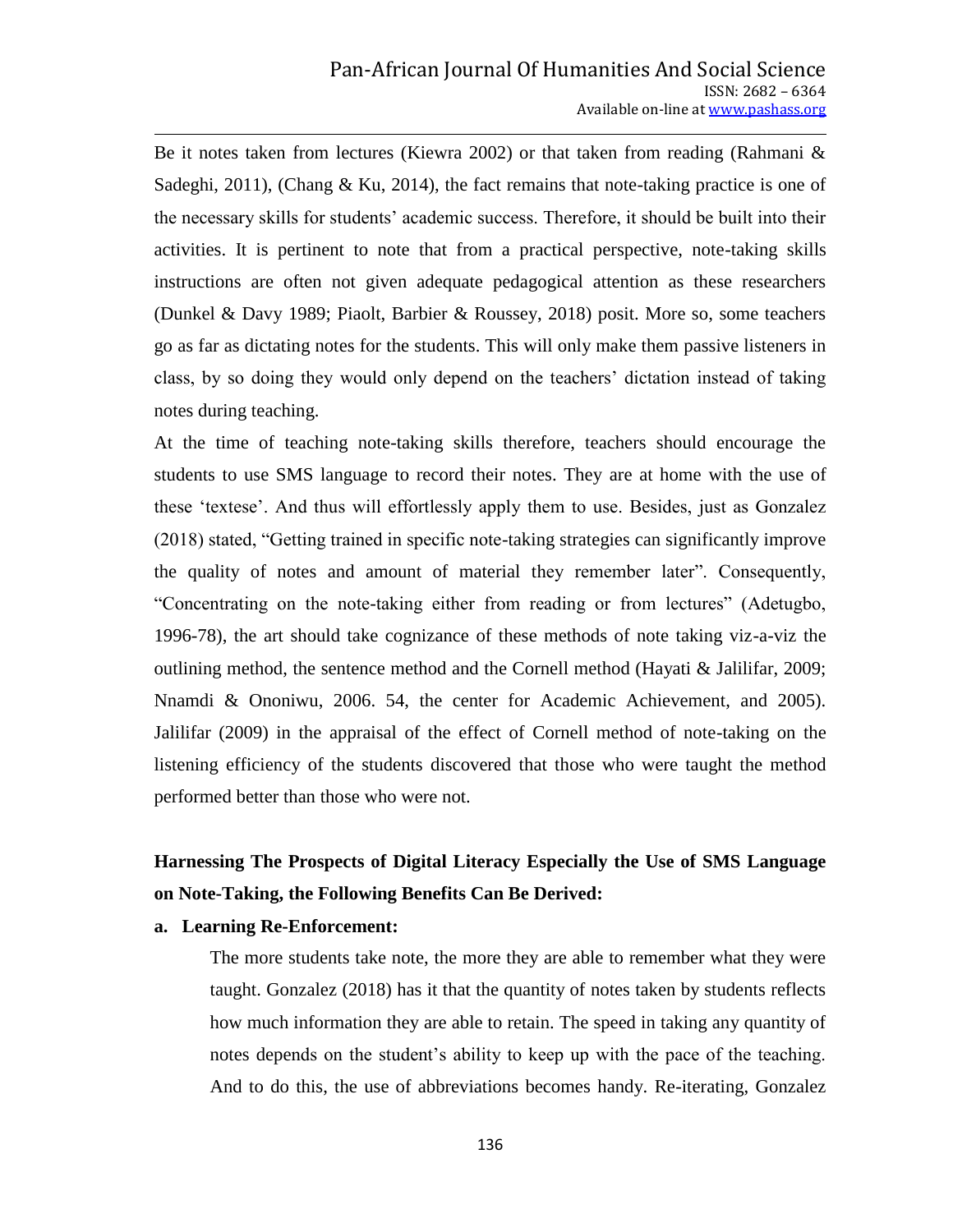(2018) posits that "having the information stored in a new place gives students the opportunity to re-visit it later and reinforce the learning that happened the first time around". The above assertion buttresses the view of this study. The prospects of textism can be harnessed when student are encouraged to make use of the abbreviations in SMS languages which they seem to be familiar with to take notes during lectures. The students love for this form of language use will definitely motivate them to adopt it.

Furthermore, the extensive use of these abbreviations will compel the students to want to expand them using their textbooks. This process will definitely initiate reading and in return re-enforce learning.

#### **b. Enhances Speed of Writing:**

It has been written in this paper the speed of writing of a student as against that of the lecturer. Therefore, when students are encouraged to take notes using these abbreviations, they are able to record most of the teacher"s point. It is worthy to note that this method will be beneficial even to the students with the least Intelligent Quotient.

#### **c. Encourages Active Participation in Class:**

When students are provided with notes, it makes them passive in class. In other words, teachers should encourage their students to take notes in class to encourage active participation. When they are able to note the important points of the teaching, their interest as well as participation in class will improve. They are able to ask constructive questions to enhance their comprehension of the topic.

## **d. Enhances Listening Skill:**

Because students are required to take notes during lectures it makes them to engage in active listening. Research as in Jalilifar (2009) buttresses this fact. Students are not left at the mercy of battling with listening and taking notes at the same time because they possess the required note-taking skill (use of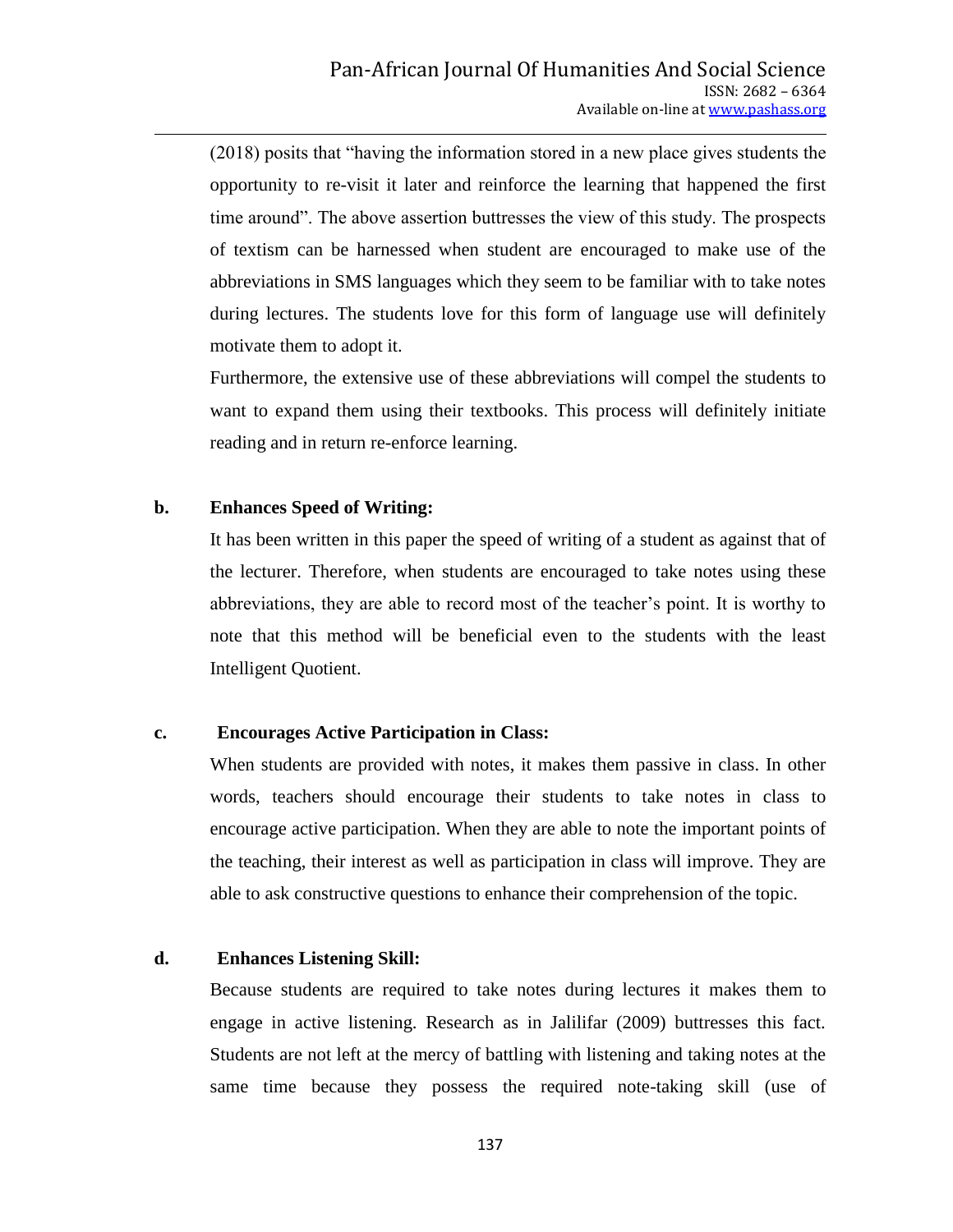abbreviation) with which to effectively multi-task. It is also helpful in Test of English as Foreign Language & International English Language Testing System activities to facilitate completing tasks.

## **e. Aids Memory:**

Gonzalez (2018) is of the view that "rather than passively taking information in, the act of encoding the information into words or pictures forms new pathways in the brain which stores it more firmly in long-term memory". The above means that instead of being passive in class, students who are active by taking-notes always retain whatever information they are able to process and store in their memory. Students are able to recall these important points made by the teacher for exams (Dunkel & Davy, 1989; Carrell et al, 2002). A student who succeeded in taking notes in class and expands it during studies will always remember what he had learnt. Note-taking is an integral aspect of a students learning and this should be encouraged. Gonzalez (2018) still maintains that "if we want our students to remember more of what they learn in our classes, it is better to have them take notes than it is not to have them take notes".

Adetugbo (1997:78)also has it that "experts tell us that we forget at least half of what we are told within 24 hours of our being told, that it is easier to remember what we have done than what we have been told"

Many researchers have specified the need for note-taking during lectures, TOEFL & IELTS listening tests [Carrell, et al, (2002); Carrell,(2007);Song, (2011)]; Aminifard & Aminifard, (2012). However a few have looked the other way of SMS language as improving the skills of students in note-taking. This research thus adds to this few.

# **Conclusion and Recomendation**

This paper set out to appraise the connection between SMS language and note-taking in students' academics. Various notions as well as research opinions in defense and against SMS language were discussed. In addition, the paper discussed note-taking skills bringing to the fore the prospects SMS language has for it. Note-taking is of immense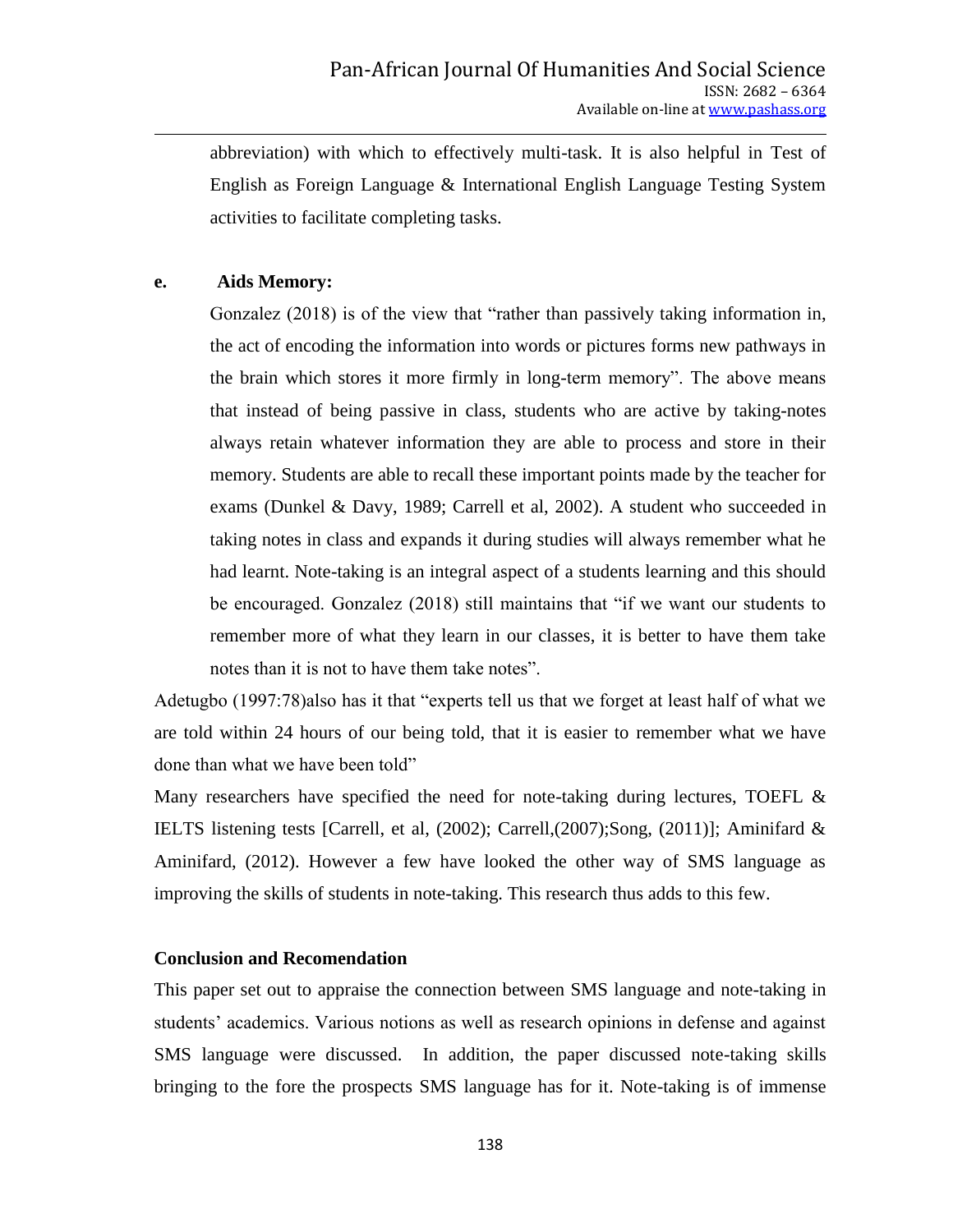#### Pan-African Journal Of Humanities And Social Science ISSN: 2682 – 6364 Available on-line at www.pashass.org

help to a student's academic learning and research. The SMS language can be viewed from the positive angle of impacting the students' academics. They are very indispensable to note taking and thus are very beneficial to a student's academics. Worthy of note are some of the benefits of note-taking to the students academics listed in this paper which these prospects of SMS language will give. Amongst them are that notetaking enhances listening skill, encourages active participation in class, enhances speed of writing, re-enforces learning, encourages reading and aids memory. In line with the new school of thought who believe in the positive effect of SMS language, this paper posits that students literacy in the use of SMS language can be channeled to their study skills. Given that for every giving academic activity, students need to take notes and also follow the teachers thought process, the task may be difficult. This is why this paper advocates the use of SMS languages which the students are clearly familiar with to take notes. Concerns on the dwindling writing skills of students had already been in existence before the evolution of digital literacy. We should also take cognizance of the fact thatwe need to adjust to these changes that are technologically driven. This can be given a trial, and with time, students would be able to determine when to use the non-standard form and when not to use it. In view of this, the following **recommendations** are made.

- a. Teachers should enlighten the students more on note-taking skills.
- b. They should encourage them to use the SMS language in note-taking to catch up with their pace of teaching.
- c. Students should be encouraged to expand the contracted forms during their note making. By doing this, they will easily differentiate the forms of usage.
- d. They should be constantly educated on the standard language forms.
- e. The pedagogy of the rules of grammar should be made practical and re-enforced. This will enable students to distinguish clearly between the formal and the informal usages.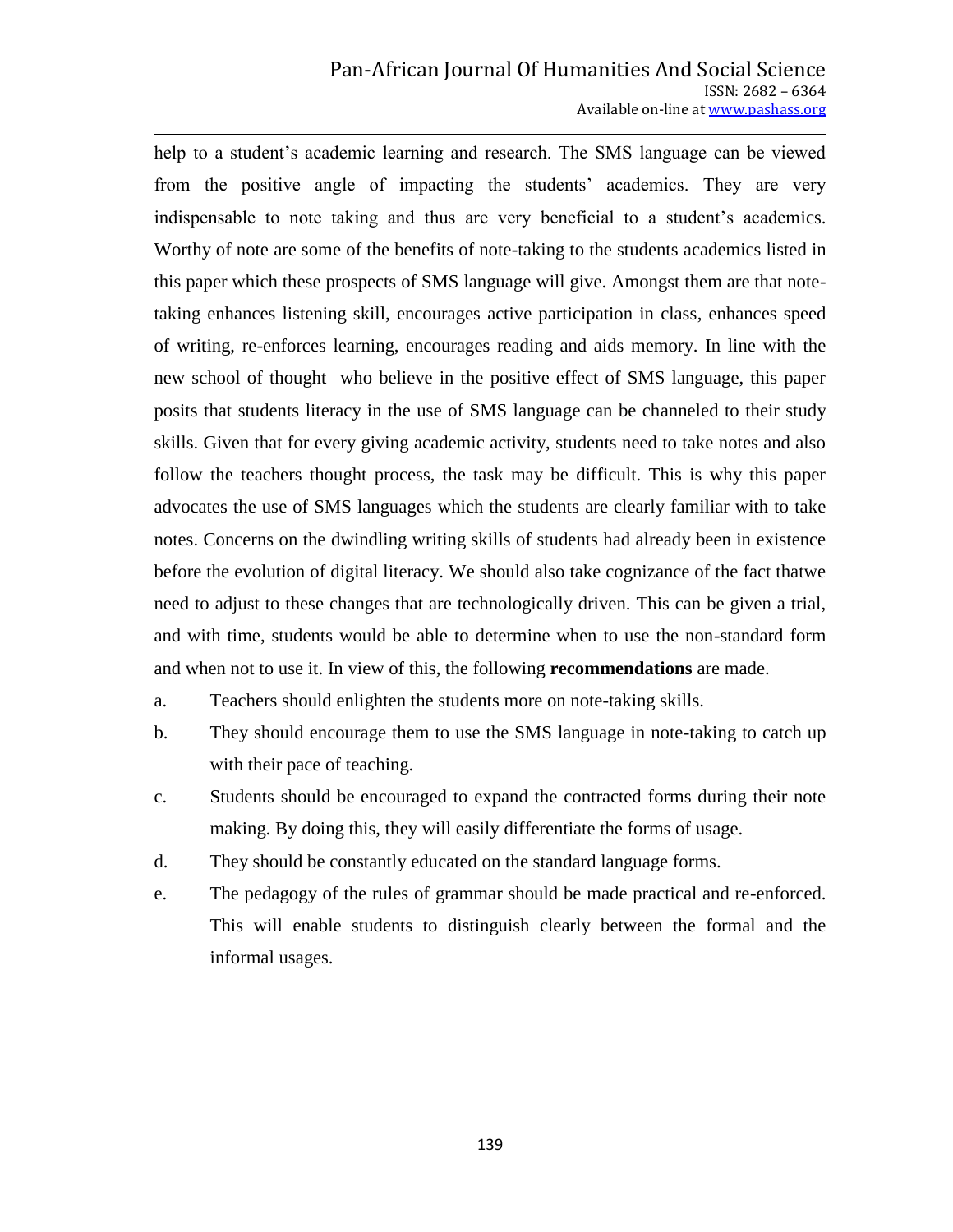#### **References**

- Adetugbo, A (1997). Communicative English and study skills. Lagos:University of Lagos Press
- Akere, F. (1990).English across disciplines.A use of English course text. Lagos: Pumark Nigeria Limited
- Aminifard, Y &Aminifard A. (2012). Note taking and listening comprehension of conversations and mini lecture: Any benefit ? Canadian Social Science (8)4, 47-51
- Atkins, L. F. (2018). Exploring teachers' professional development and digital literacy: A ground theory study. Retrieved from [www.semanticsholar.org.](http://www.semanticsholar.org/)
- Campell, S. & Kwak, N .(2010). Mobile communication and civil life : Linking patterns of use to civil and political engagement . Journal of Communication. 60(3),536-555
- Carrell, P.L. (2007). Note taking strategies and their relationship to performance on listening comprehension and communicative assessment tasks..(TOEFL Monograph Series. No. RS -35).Princeton , NJ:ETS
- Carell P.L, Dunkel ,P.A & Mollaun , P. (2002). The meffects of note taking, lecture length and topic on the listening component of TOEFL 2000.TOEFL Monograph Series . No. MS -23). Princeton, NJ: ETS
- Centre for Academic Achievement.(2005). Note taking strategy. Penn State University, 1-19
- Chang, W.& Ku, Y. (2014). The effects of note- taking skills on instructions on elementary students' reading. The Journal of Educational Research,  $108(4)$ ,  $278 -$ 291
- Chantal, N., Van, D, Merel, V. &Elma, B. (2016). The influence of texting language on Grammar and executive functions in Primary school children. Doi:10.1371/Journal. Pone. 0152409
- Craig, D. (2003). Instant messaging: The language of youth literacy. The Booth Prize Essays.Retrieved from http/bootheprize.stanford.edu/0203/PWR – Boothe Craig.pdf.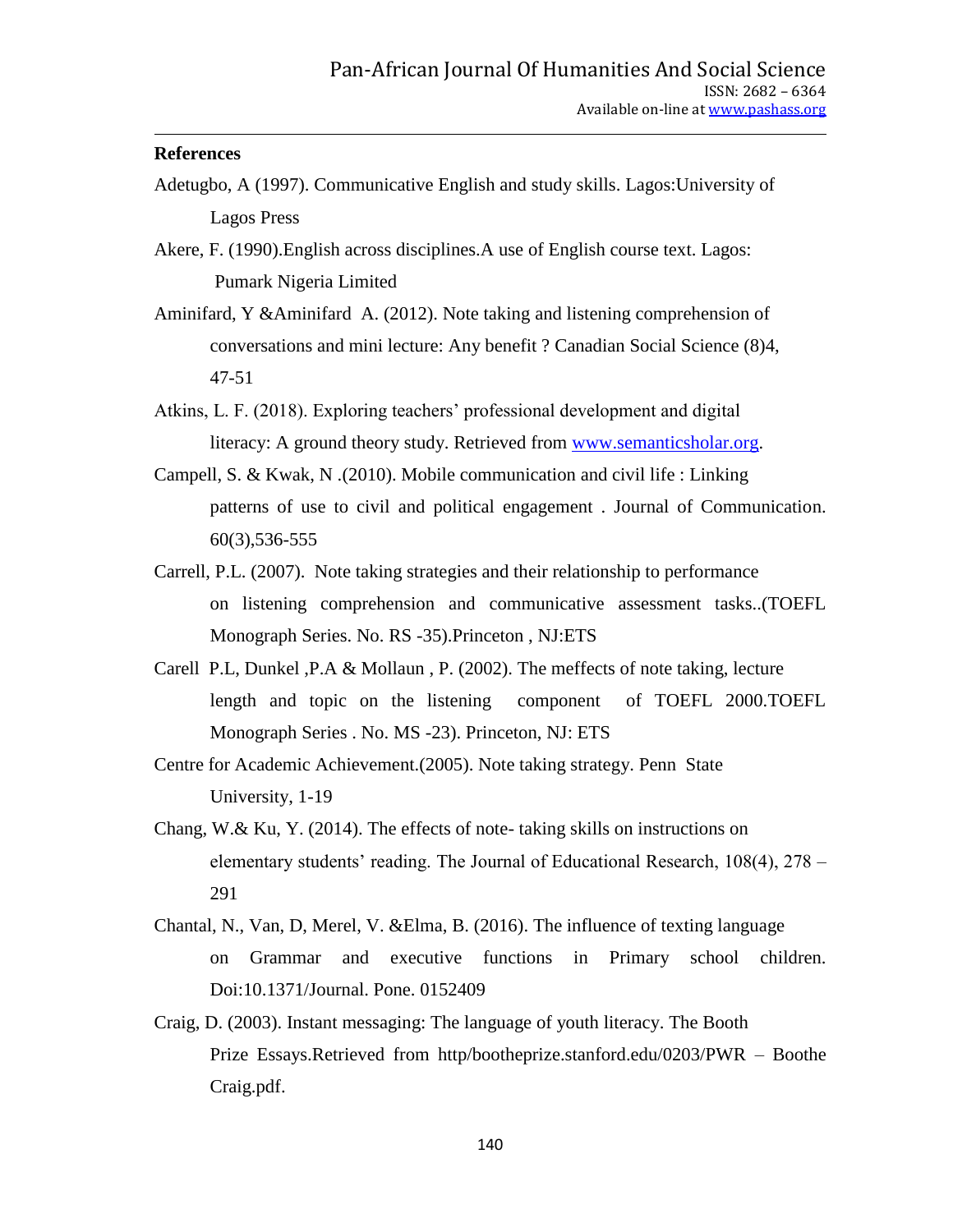Crystal D. (2008). Txtng: The gr8, db8. Oxford: Oxford University Press

- Dunkel, P, & Davy, S.(1989). The heuristic of lecture note taking : Perceptions of American and international students regarding the value and practice of note taking. English for Specific Purpose , 8, 33, -50
- Haggan, M. (2007).Text messaging in Kuwait. Is the medium the message? Multilingua, 26(4) 427 – 449
- Hague, P. (2011). Digital literacy across the curriculum. Retrieved from www.semanticscholar.org
- Hayati , M &Jalilifer, A . (2009). The impact of note taking strategies on listening
- Katz, E.& Aakhaus , M.A. (2002). Perpetual contact: Mobile communication, private talk, public performance. Cambridge: Cambridge University Press
- Koross, R. & Kipkenda, P. (2016). The short message service (SMS) texting style of communication and its impact on Kenyan University students" written communication skills. International Journal of Scientific Research & Innovative Technology. 3 (6), June
- Lima, B., Majo, M.P & Nseme, S. (2017). Implications of text messaging on Students' language skills : The case of university of BUEA. In European Journal of English Language and Literature Studies.Vol 5. NO.2.s1-14
- Lin, A.&Tong , A. (2007). Textmessaging cultures of college girls in Hong Kong : SMS as resources for achieving intimacy and gift exchange with multiple functions continuum. Journal of Media and Cultural Studies.21 (2). 303- 315
- Merchant, G. (2007) "Writing the future in the digital age". Literacy 41(3), 118- 128. Oxford: Blackwell publishing.
- Njemanze, Q. (2012). The SMS style of communication: Implications on language usage among Nigerian University students. Journal of Communication 3(1), 17-23. Kamla – Raj Publishers (July Edition)
- Njemanze, Q. (2014). Digital literacy: Challenges and prospects for English